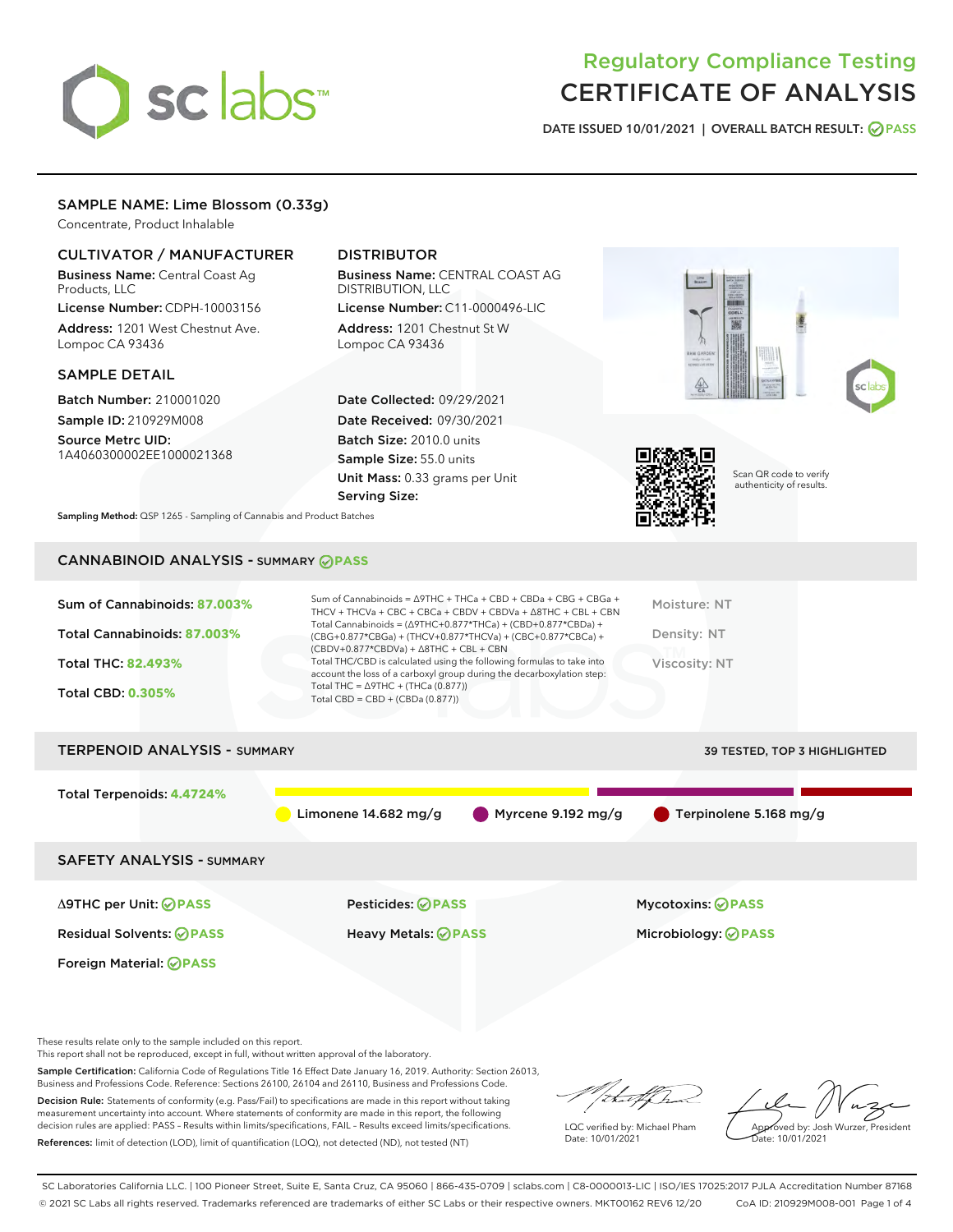



LIME BLOSSOM (0.33G) | DATE ISSUED 10/01/2021 | OVERALL BATCH RESULT: **○** PASS

#### CANNABINOID TEST RESULTS - 09/30/2021 2 PASS

Tested by high-performance liquid chromatography with diode-array detection (HPLC-DAD). **Method:** QSP 1157 - Analysis of Cannabinoids by HPLC-DAD

#### TOTAL CANNABINOIDS: **87.003%**

Total Cannabinoids (Total THC) + (Total CBD) + (Total CBG) + (Total THCV) + (Total CBC) + (Total CBDV) + ∆8THC + CBL + CBN

TOTAL THC: **82.493%** Total THC (∆9THC+0.877\*THCa)

TOTAL CBD: **0.305%**

Total CBD (CBD+0.877\*CBDa)

TOTAL CBG: 3.515% Total CBG (CBG+0.877\*CBGa)

TOTAL THCV: 0.46% Total THCV (THCV+0.877\*THCVa)

TOTAL CBC: ND Total CBC (CBC+0.877\*CBCa)

TOTAL CBDV: ND Total CBDV (CBDV+0.877\*CBDVa)

| <b>COMPOUND</b>  | LOD/LOQ<br>(mg/g)          | <b>MEASUREMENT</b><br><b>UNCERTAINTY</b><br>mg/g | <b>RESULT</b><br>(mg/g) | <b>RESULT</b><br>(%) |
|------------------|----------------------------|--------------------------------------------------|-------------------------|----------------------|
| <b>A9THC</b>     | 0.06 / 0.26                | ±28.378                                          | 824.93                  | 82.493               |
| <b>CBG</b>       | 0.06/0.19                  | ±1.385                                           | 35.15                   | 3.515                |
| <b>THCV</b>      | 0.1/0.2                    | $\pm 0.23$                                       | 4.6                     | 0.46                 |
| <b>CBD</b>       | 0.07/0.29                  | ±0.141                                           | 3.05                    | 0.305                |
| <b>CBN</b>       | 0.1 / 0.3                  | ±0.15                                            | 2.3                     | 0.23                 |
| $\triangle$ 8THC | 0.1/0.4                    | N/A                                              | <b>ND</b>               | <b>ND</b>            |
| <b>THCa</b>      | 0.05/0.14                  | N/A                                              | <b>ND</b>               | <b>ND</b>            |
| <b>THCVa</b>     | 0.07/0.20                  | N/A                                              | <b>ND</b>               | <b>ND</b>            |
| <b>CBDa</b>      | 0.02/0.19                  | N/A                                              | <b>ND</b>               | <b>ND</b>            |
| <b>CBDV</b>      | 0.04 / 0.15                | N/A                                              | <b>ND</b>               | <b>ND</b>            |
| <b>CBDVa</b>     | 0.03/0.53                  | N/A                                              | <b>ND</b>               | <b>ND</b>            |
| <b>CBGa</b>      | 0.1 / 0.2                  | N/A                                              | <b>ND</b>               | <b>ND</b>            |
| <b>CBL</b>       | 0.06 / 0.24                | N/A                                              | <b>ND</b>               | <b>ND</b>            |
| <b>CBC</b>       | 0.2 / 0.5                  | N/A                                              | <b>ND</b>               | <b>ND</b>            |
| <b>CBCa</b>      | 0.07/0.28                  | N/A                                              | <b>ND</b>               | <b>ND</b>            |
|                  | <b>SUM OF CANNABINOIDS</b> |                                                  | 870.03 mg/g             | 87.003%              |

**UNIT MASS: 0.33 grams per Unit**

| ∆9THC per Unit                                                                            | 1120 per-package limit | 272.23 mg/unit<br><b>PASS</b> |  |  |  |
|-------------------------------------------------------------------------------------------|------------------------|-------------------------------|--|--|--|
| <b>Total THC per Unit</b>                                                                 |                        | 272.23 mg/unit                |  |  |  |
| <b>CBD per Unit</b>                                                                       |                        | $1.01$ mg/unit                |  |  |  |
| <b>Total CBD per Unit</b>                                                                 |                        | $1.01$ mg/unit                |  |  |  |
| Sum of Cannabinoids<br>per Unit                                                           |                        | 287.11 mg/unit                |  |  |  |
| <b>Total Cannabinoids</b><br>per Unit                                                     |                        | 287.14 mg/unit                |  |  |  |
| <b>MOISTURE TEST RESULT</b><br><b>VISCOSITY TEST RESULT</b><br><b>DENSITY TEST RESULT</b> |                        |                               |  |  |  |

|  | <b>Not Tested</b> |  |
|--|-------------------|--|

Not Tested

Not Tested

#### TERPENOID TEST RESULTS - 10/01/2021

Terpene analysis utilizing gas chromatography-flame ionization detection (GC-FID). **Method:** QSP 1192 - Analysis of Terpenoids by GC-FID

| <b>COMPOUND</b>                                   | LOD/LOQ<br>(mg/g) | <b>MEASUREMENT</b><br><b>UNCERTAINTY</b><br>mg/g | <b>RESULT</b><br>(mg/g)                         | <b>RESULT</b><br>(%) |  |
|---------------------------------------------------|-------------------|--------------------------------------------------|-------------------------------------------------|----------------------|--|
| Limonene                                          | 0.005 / 0.016     | ±0.2100                                          | 14.682                                          | 1.4682               |  |
| <b>Myrcene</b>                                    | 0.008 / 0.025     | ±0.1186                                          | 9.192                                           | 0.9192               |  |
| Terpinolene                                       | 0.008 / 0.026     | ±0.1059                                          | 5.168                                           | 0.5168               |  |
| $\beta$ Caryophyllene                             | 0.004 / 0.012     | ±0.1486                                          | 4.173                                           | 0.4173               |  |
| $\beta$ Pinene                                    | 0.004 / 0.014     | ±0.0274                                          | 2.380                                           | 0.2380               |  |
| Ocimene                                           | 0.011 / 0.038     | ±0.0549                                          | 1.710                                           | 0.1710               |  |
| $\alpha$ Pinene                                   | 0.005 / 0.017     | ±0.0136                                          | 1.579                                           | 0.1579               |  |
| $\alpha$ Humulene                                 | 0.009/0.029       | ±0.0347                                          | 1.082                                           | 0.1082               |  |
| Linalool                                          | 0.009 / 0.032     | ±0.0325                                          | 0.856                                           | 0.0856               |  |
| Fenchol                                           | 0.010 / 0.034     | ±0.0283                                          | 0.732                                           | 0.0732               |  |
| Valencene                                         | 0.009 / 0.030     | ±0.0444                                          | 0.645                                           | 0.0645               |  |
| Terpineol                                         | 0.016 / 0.055     | ±0.0362                                          | 0.590                                           | 0.0590               |  |
| trans-ß-Farnesene                                 | 0.008 / 0.025     | ±0.0144                                          | 0.406                                           | 0.0406               |  |
| Camphene                                          | 0.005 / 0.015     | ±0.0035                                          | 0.307                                           | 0.0307               |  |
| $\alpha$ Phellandrene                             | 0.006 / 0.020     | ±0.0023                                          | 0.166                                           | 0.0166               |  |
| <b>Borneol</b>                                    | 0.005 / 0.016     | ±0.0060                                          | 0.143                                           | 0.0143               |  |
| $\alpha$ Terpinene                                | 0.005 / 0.017     | ±0.0018                                          | 0.123                                           | 0.0123               |  |
| 3 Carene                                          | 0.005 / 0.018     | ±0.0017                                          | 0.121                                           | 0.0121               |  |
| Nerolidol                                         | 0.009/0.028       | ±0.0071                                          | 0.113                                           | 0.0113               |  |
| Guaiol                                            | 0.009 / 0.030     | ±0.0049                                          | 0.103                                           | 0.0103               |  |
| Fenchone                                          | 0.009 / 0.028     | ±0.0028                                          | 0.096                                           | 0.0096               |  |
| $\alpha$ Bisabolol                                | 0.008 / 0.026     | ±0.0051                                          | 0.095                                           | 0.0095               |  |
| $\gamma$ Terpinene                                | 0.006 / 0.018     | ±0.0012                                          | 0.071                                           | 0.0071               |  |
| <b>Geranyl Acetate</b>                            | 0.004 / 0.014     | ±0.0019                                          | 0.045                                           | 0.0045               |  |
| Caryophyllene<br>Oxide                            | 0.010 / 0.033     | ±0.0019                                          | 0.042                                           | 0.0042               |  |
| Citronellol                                       | 0.003 / 0.010     | ±0.0019                                          | 0.039                                           | 0.0039               |  |
| p-Cymene                                          | 0.005 / 0.016     | ±0.0005                                          | 0.020                                           | 0.0020               |  |
| Eucalyptol                                        | 0.006 / 0.018     | ±0.0005                                          | 0.020                                           | 0.0020               |  |
| Nerol                                             | 0.003 / 0.011     | ±0.0006                                          | 0.013                                           | 0.0013               |  |
| Geraniol                                          | 0.002 / 0.007     | ±0.0005                                          | 0.012                                           | 0.0012               |  |
| Sabinene                                          | 0.004 / 0.014     | N/A                                              | <loq< th=""><th><loq< th=""></loq<></th></loq<> | <loq< th=""></loq<>  |  |
| Sabinene Hydrate                                  | 0.006 / 0.022     | N/A                                              | <loq< th=""><th><loq< th=""></loq<></th></loq<> | <loq< th=""></loq<>  |  |
| $\alpha$ Cedrene                                  | 0.005 / 0.016     | N/A                                              | <loq< th=""><th><loq< th=""></loq<></th></loq<> | <loq< th=""></loq<>  |  |
| (-)-Isopulegol                                    | 0.005 / 0.016     | N/A                                              | <b>ND</b>                                       | <b>ND</b>            |  |
| Camphor                                           | 0.006 / 0.019     | N/A                                              | <b>ND</b>                                       | <b>ND</b>            |  |
| Isoborneol                                        | 0.004 / 0.012     | N/A                                              | ND                                              | <b>ND</b>            |  |
| Menthol                                           | 0.008 / 0.025     | N/A                                              | <b>ND</b>                                       | ND                   |  |
| R-(+)-Pulegone                                    | 0.003 / 0.011     | N/A                                              | ND                                              | <b>ND</b>            |  |
| Cedrol                                            | 0.008 / 0.027     | N/A                                              | ND                                              | <b>ND</b>            |  |
| <b>TOTAL TERPENOIDS</b><br>4.4724%<br>44.724 mg/g |                   |                                                  |                                                 |                      |  |

SC Laboratories California LLC. | 100 Pioneer Street, Suite E, Santa Cruz, CA 95060 | 866-435-0709 | sclabs.com | C8-0000013-LIC | ISO/IES 17025:2017 PJLA Accreditation Number 87168 © 2021 SC Labs all rights reserved. Trademarks referenced are trademarks of either SC Labs or their respective owners. MKT00162 REV6 12/20 CoA ID: 210929M008-001 Page 2 of 4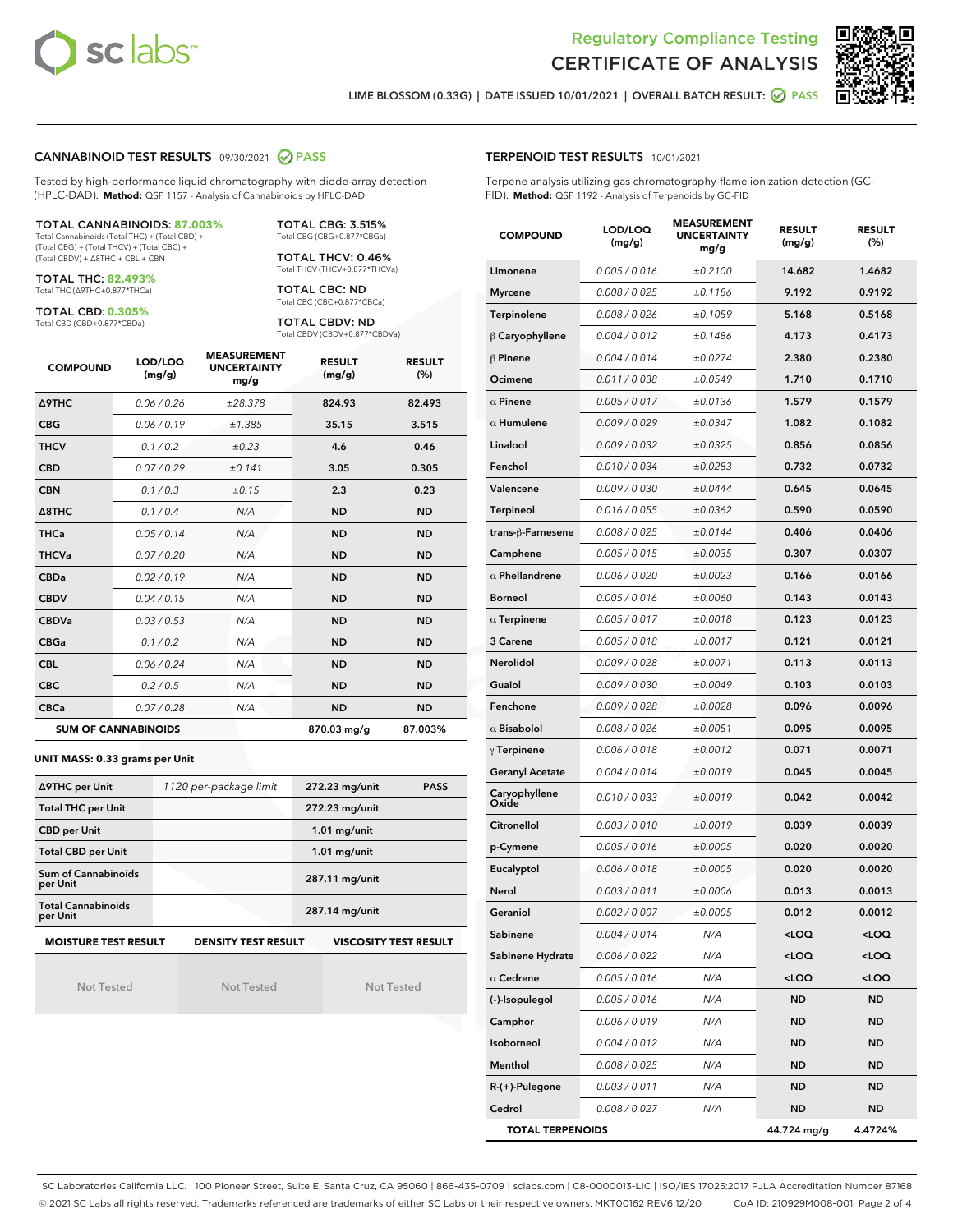



LIME BLOSSOM (0.33G) | DATE ISSUED 10/01/2021 | OVERALL BATCH RESULT: @ PASS

# CATEGORY 1 PESTICIDE TEST RESULTS - 10/01/2021 2 PASS

Pesticide and plant growth regulator analysis utilizing high-performance liquid chromatography-mass spectrometry (HPLC-MS) or gas chromatography-mass spectrometry (GC-MS). \*GC-MS utilized where indicated. **Method:** QSP 1212 - Analysis of Pesticides and Mycotoxins by LC-MS or QSP 1213 - Analysis of Pesticides by GC-MS

| <b>Aldicarb</b><br>0.03 / 0.08<br><b>ND</b><br>$\ge$ LOD<br>N/A<br><b>PASS</b><br>Carbofuran<br>0.02/0.05<br>$\ge$ LOD<br>N/A<br><b>ND</b><br><b>PASS</b><br>Chlordane*<br>0.03 / 0.08<br><b>ND</b><br>$>$ LOD<br>N/A<br><b>PASS</b><br>0.03/0.10<br><b>ND</b><br><b>PASS</b><br>Chlorfenapyr*<br>$\ge$ LOD<br>N/A<br>0.02 / 0.06<br>N/A<br><b>ND</b><br><b>PASS</b><br>Chlorpyrifos<br>$\ge$ LOD<br>0.02 / 0.07<br>N/A<br><b>ND</b><br><b>PASS</b><br>Coumaphos<br>$>$ LOD<br>Daminozide<br>0.02 / 0.07<br>$\ge$ LOD<br>N/A<br><b>ND</b><br><b>PASS</b><br><b>DDVP</b><br>0.03/0.09<br>$\ge$ LOD<br>N/A<br><b>ND</b><br><b>PASS</b><br>(Dichlorvos)<br>Dimethoate<br><b>ND</b><br><b>PASS</b><br>0.03 / 0.08<br>$>$ LOD<br>N/A<br>0.03/0.10<br>Ethoprop(hos)<br>$\ge$ LOD<br>N/A<br><b>ND</b><br><b>PASS</b><br>0.02/0.06<br>$\ge$ LOD<br>N/A<br><b>ND</b><br><b>PASS</b><br>Etofenprox<br>Fenoxycarb<br>0.03 / 0.08<br>$>$ LOD<br>N/A<br><b>ND</b><br><b>PASS</b><br>0.03 / 0.08<br><b>ND</b><br><b>PASS</b><br>Fipronil<br>$\ge$ LOD<br>N/A<br>Imazalil<br>0.02 / 0.06<br>$>$ LOD<br>N/A<br><b>ND</b><br><b>PASS</b><br>0.02 / 0.07<br>Methiocarb<br>N/A<br><b>ND</b><br>$>$ LOD<br><b>PASS</b><br>Methyl<br>0.03/0.10<br>$\ge$ LOD<br>N/A<br><b>ND</b><br><b>PASS</b><br>parathion<br>0.03/0.09<br>$\ge$ LOD<br>N/A<br><b>ND</b><br><b>PASS</b><br><b>Mevinphos</b><br>Paclobutrazol<br>0.02 / 0.05<br>$\ge$ LOD<br>N/A<br><b>ND</b><br><b>PASS</b><br>0.03/0.09<br>N/A<br>$\ge$ LOD<br><b>ND</b><br><b>PASS</b><br>Propoxur<br>0.03 / 0.08<br><b>ND</b><br><b>PASS</b><br>Spiroxamine<br>$\ge$ LOD<br>N/A<br><b>PASS</b><br>Thiacloprid<br>0.03/0.10<br>$\ge$ LOD<br>N/A<br><b>ND</b> | <b>COMPOUND</b> | LOD/LOQ<br>$(\mu g/g)$ | <b>ACTION</b><br>LIMIT<br>$(\mu g/g)$ | <b>MEASUREMENT</b><br><b>UNCERTAINTY</b><br>$\mu$ g/g | <b>RESULT</b><br>$(\mu g/g)$ | <b>RESULT</b> |
|--------------------------------------------------------------------------------------------------------------------------------------------------------------------------------------------------------------------------------------------------------------------------------------------------------------------------------------------------------------------------------------------------------------------------------------------------------------------------------------------------------------------------------------------------------------------------------------------------------------------------------------------------------------------------------------------------------------------------------------------------------------------------------------------------------------------------------------------------------------------------------------------------------------------------------------------------------------------------------------------------------------------------------------------------------------------------------------------------------------------------------------------------------------------------------------------------------------------------------------------------------------------------------------------------------------------------------------------------------------------------------------------------------------------------------------------------------------------------------------------------------------------------------------------------------------------------------------------------------------------------------------------------------------------------------------------|-----------------|------------------------|---------------------------------------|-------------------------------------------------------|------------------------------|---------------|
|                                                                                                                                                                                                                                                                                                                                                                                                                                                                                                                                                                                                                                                                                                                                                                                                                                                                                                                                                                                                                                                                                                                                                                                                                                                                                                                                                                                                                                                                                                                                                                                                                                                                                            |                 |                        |                                       |                                                       |                              |               |
|                                                                                                                                                                                                                                                                                                                                                                                                                                                                                                                                                                                                                                                                                                                                                                                                                                                                                                                                                                                                                                                                                                                                                                                                                                                                                                                                                                                                                                                                                                                                                                                                                                                                                            |                 |                        |                                       |                                                       |                              |               |
|                                                                                                                                                                                                                                                                                                                                                                                                                                                                                                                                                                                                                                                                                                                                                                                                                                                                                                                                                                                                                                                                                                                                                                                                                                                                                                                                                                                                                                                                                                                                                                                                                                                                                            |                 |                        |                                       |                                                       |                              |               |
|                                                                                                                                                                                                                                                                                                                                                                                                                                                                                                                                                                                                                                                                                                                                                                                                                                                                                                                                                                                                                                                                                                                                                                                                                                                                                                                                                                                                                                                                                                                                                                                                                                                                                            |                 |                        |                                       |                                                       |                              |               |
|                                                                                                                                                                                                                                                                                                                                                                                                                                                                                                                                                                                                                                                                                                                                                                                                                                                                                                                                                                                                                                                                                                                                                                                                                                                                                                                                                                                                                                                                                                                                                                                                                                                                                            |                 |                        |                                       |                                                       |                              |               |
|                                                                                                                                                                                                                                                                                                                                                                                                                                                                                                                                                                                                                                                                                                                                                                                                                                                                                                                                                                                                                                                                                                                                                                                                                                                                                                                                                                                                                                                                                                                                                                                                                                                                                            |                 |                        |                                       |                                                       |                              |               |
|                                                                                                                                                                                                                                                                                                                                                                                                                                                                                                                                                                                                                                                                                                                                                                                                                                                                                                                                                                                                                                                                                                                                                                                                                                                                                                                                                                                                                                                                                                                                                                                                                                                                                            |                 |                        |                                       |                                                       |                              |               |
|                                                                                                                                                                                                                                                                                                                                                                                                                                                                                                                                                                                                                                                                                                                                                                                                                                                                                                                                                                                                                                                                                                                                                                                                                                                                                                                                                                                                                                                                                                                                                                                                                                                                                            |                 |                        |                                       |                                                       |                              |               |
|                                                                                                                                                                                                                                                                                                                                                                                                                                                                                                                                                                                                                                                                                                                                                                                                                                                                                                                                                                                                                                                                                                                                                                                                                                                                                                                                                                                                                                                                                                                                                                                                                                                                                            |                 |                        |                                       |                                                       |                              |               |
|                                                                                                                                                                                                                                                                                                                                                                                                                                                                                                                                                                                                                                                                                                                                                                                                                                                                                                                                                                                                                                                                                                                                                                                                                                                                                                                                                                                                                                                                                                                                                                                                                                                                                            |                 |                        |                                       |                                                       |                              |               |
|                                                                                                                                                                                                                                                                                                                                                                                                                                                                                                                                                                                                                                                                                                                                                                                                                                                                                                                                                                                                                                                                                                                                                                                                                                                                                                                                                                                                                                                                                                                                                                                                                                                                                            |                 |                        |                                       |                                                       |                              |               |
|                                                                                                                                                                                                                                                                                                                                                                                                                                                                                                                                                                                                                                                                                                                                                                                                                                                                                                                                                                                                                                                                                                                                                                                                                                                                                                                                                                                                                                                                                                                                                                                                                                                                                            |                 |                        |                                       |                                                       |                              |               |
|                                                                                                                                                                                                                                                                                                                                                                                                                                                                                                                                                                                                                                                                                                                                                                                                                                                                                                                                                                                                                                                                                                                                                                                                                                                                                                                                                                                                                                                                                                                                                                                                                                                                                            |                 |                        |                                       |                                                       |                              |               |
|                                                                                                                                                                                                                                                                                                                                                                                                                                                                                                                                                                                                                                                                                                                                                                                                                                                                                                                                                                                                                                                                                                                                                                                                                                                                                                                                                                                                                                                                                                                                                                                                                                                                                            |                 |                        |                                       |                                                       |                              |               |
|                                                                                                                                                                                                                                                                                                                                                                                                                                                                                                                                                                                                                                                                                                                                                                                                                                                                                                                                                                                                                                                                                                                                                                                                                                                                                                                                                                                                                                                                                                                                                                                                                                                                                            |                 |                        |                                       |                                                       |                              |               |
|                                                                                                                                                                                                                                                                                                                                                                                                                                                                                                                                                                                                                                                                                                                                                                                                                                                                                                                                                                                                                                                                                                                                                                                                                                                                                                                                                                                                                                                                                                                                                                                                                                                                                            |                 |                        |                                       |                                                       |                              |               |
|                                                                                                                                                                                                                                                                                                                                                                                                                                                                                                                                                                                                                                                                                                                                                                                                                                                                                                                                                                                                                                                                                                                                                                                                                                                                                                                                                                                                                                                                                                                                                                                                                                                                                            |                 |                        |                                       |                                                       |                              |               |
|                                                                                                                                                                                                                                                                                                                                                                                                                                                                                                                                                                                                                                                                                                                                                                                                                                                                                                                                                                                                                                                                                                                                                                                                                                                                                                                                                                                                                                                                                                                                                                                                                                                                                            |                 |                        |                                       |                                                       |                              |               |
|                                                                                                                                                                                                                                                                                                                                                                                                                                                                                                                                                                                                                                                                                                                                                                                                                                                                                                                                                                                                                                                                                                                                                                                                                                                                                                                                                                                                                                                                                                                                                                                                                                                                                            |                 |                        |                                       |                                                       |                              |               |
|                                                                                                                                                                                                                                                                                                                                                                                                                                                                                                                                                                                                                                                                                                                                                                                                                                                                                                                                                                                                                                                                                                                                                                                                                                                                                                                                                                                                                                                                                                                                                                                                                                                                                            |                 |                        |                                       |                                                       |                              |               |
|                                                                                                                                                                                                                                                                                                                                                                                                                                                                                                                                                                                                                                                                                                                                                                                                                                                                                                                                                                                                                                                                                                                                                                                                                                                                                                                                                                                                                                                                                                                                                                                                                                                                                            |                 |                        |                                       |                                                       |                              |               |

#### CATEGORY 2 PESTICIDE TEST RESULTS - 10/01/2021 @ PASS

| <b>COMPOUND</b>          | LOD/LOO<br>$(\mu g/g)$ | <b>ACTION</b><br>LIMIT<br>$(\mu g/g)$ | <b>MEASUREMENT</b><br><b>UNCERTAINTY</b><br>µg/g | <b>RESULT</b><br>$(\mu g/g)$ | <b>RESULT</b> |
|--------------------------|------------------------|---------------------------------------|--------------------------------------------------|------------------------------|---------------|
| Abamectin                | 0.03/0.10              | 0.1                                   | N/A                                              | <b>ND</b>                    | <b>PASS</b>   |
| Acephate                 | 0.02/0.07              | 0.1                                   | N/A                                              | <b>ND</b>                    | <b>PASS</b>   |
| Acequinocyl              | 0.02/0.07              | 0.1                                   | N/A                                              | <b>ND</b>                    | <b>PASS</b>   |
| Acetamiprid              | 0.02/0.05              | 0.1                                   | N/A                                              | <b>ND</b>                    | <b>PASS</b>   |
| Azoxystrobin             | 0.02/0.07              | 0.1                                   | N/A                                              | <b>ND</b>                    | <b>PASS</b>   |
| <b>Bifenazate</b>        | 0.01 / 0.04            | 0.1                                   | N/A                                              | <b>ND</b>                    | <b>PASS</b>   |
| <b>Bifenthrin</b>        | 0.02 / 0.05            | 3                                     | N/A                                              | <b>ND</b>                    | <b>PASS</b>   |
| <b>Boscalid</b>          | 0.03/0.09              | 0.1                                   | N/A                                              | <b>ND</b>                    | <b>PASS</b>   |
| Captan                   | 0.19/0.57              | 0.7                                   | N/A                                              | <b>ND</b>                    | <b>PASS</b>   |
| Carbaryl                 | 0.02/0.06              | 0.5                                   | N/A                                              | <b>ND</b>                    | <b>PASS</b>   |
| Chlorantranilip-<br>role | 0.04/0.12              | 10                                    | N/A                                              | <b>ND</b>                    | <b>PASS</b>   |
| Clofentezine             | 0.03/0.09              | 0.1                                   | N/A                                              | <b>ND</b>                    | <b>PASS</b>   |

# CATEGORY 2 PESTICIDE TEST RESULTS - 10/01/2021 continued

| <b>COMPOUND</b>               | LOD/LOQ<br>(µg/g) | <b>ACTION</b><br>LIMIT<br>$(\mu g/g)$ | <b>MEASUREMENT</b><br><b>UNCERTAINTY</b><br>µg/g | <b>RESULT</b><br>(µg/g) | <b>RESULT</b> |
|-------------------------------|-------------------|---------------------------------------|--------------------------------------------------|-------------------------|---------------|
| Cyfluthrin                    | 0.12 / 0.38       | $\overline{c}$                        | N/A                                              | ND                      | <b>PASS</b>   |
| Cypermethrin                  | 0.11 / 0.32       | $\mathcal{I}$                         | N/A                                              | ND                      | <b>PASS</b>   |
| <b>Diazinon</b>               | 0.02 / 0.05       | 0.1                                   | N/A                                              | <b>ND</b>               | <b>PASS</b>   |
| Dimethomorph                  | 0.03 / 0.09       | 2                                     | N/A                                              | ND                      | <b>PASS</b>   |
| Etoxazole                     | 0.02 / 0.06       | 0.1                                   | N/A                                              | ND                      | <b>PASS</b>   |
| Fenhexamid                    | 0.03 / 0.09       | 0.1                                   | N/A                                              | <b>ND</b>               | <b>PASS</b>   |
| Fenpyroximate                 | 0.02 / 0.06       | 0.1                                   | N/A                                              | <b>ND</b>               | <b>PASS</b>   |
| Flonicamid                    | 0.03 / 0.10       | 0.1                                   | N/A                                              | ND                      | <b>PASS</b>   |
| Fludioxonil                   | 0.03 / 0.10       | 0.1                                   | N/A                                              | ND                      | <b>PASS</b>   |
| Hexythiazox                   | 0.02 / 0.07       | 0.1                                   | N/A                                              | ND                      | <b>PASS</b>   |
| Imidacloprid                  | 0.04 / 0.11       | 5                                     | N/A                                              | ND                      | <b>PASS</b>   |
| Kresoxim-methyl               | 0.02 / 0.07       | 0.1                                   | N/A                                              | ND                      | <b>PASS</b>   |
| <b>Malathion</b>              | 0.03 / 0.09       | 0.5                                   | N/A                                              | <b>ND</b>               | <b>PASS</b>   |
| Metalaxyl                     | 0.02 / 0.07       | $\overline{c}$                        | N/A                                              | ND                      | <b>PASS</b>   |
| Methomyl                      | 0.03 / 0.10       | 1                                     | N/A                                              | <b>ND</b>               | <b>PASS</b>   |
| Myclobutanil                  | 0.03 / 0.09       | 0.1                                   | N/A                                              | ND                      | <b>PASS</b>   |
| Naled                         | 0.02 / 0.07       | 0.1                                   | N/A                                              | ND                      | <b>PASS</b>   |
| Oxamyl                        | 0.04 / 0.11       | 0.5                                   | N/A                                              | ND                      | <b>PASS</b>   |
| Pentachloronitro-<br>benzene* | 0.03 / 0.09       | 0.1                                   | N/A                                              | ND                      | <b>PASS</b>   |
| Permethrin                    | 0.04 / 0.12       | 0.5                                   | N/A                                              | ND                      | <b>PASS</b>   |
| Phosmet                       | 0.03 / 0.10       | 0.1                                   | N/A                                              | ND                      | <b>PASS</b>   |
| Piperonylbu-<br>toxide        | 0.02 / 0.07       | 3                                     | N/A                                              | <b>ND</b>               | <b>PASS</b>   |
| Prallethrin                   | 0.03 / 0.08       | 0.1                                   | N/A                                              | ND                      | <b>PASS</b>   |
| Propiconazole                 | 0.02 / 0.07       | 0.1                                   | N/A                                              | ND                      | <b>PASS</b>   |
| Pyrethrins                    | 0.04 / 0.12       | 0.5                                   | N/A                                              | ND                      | <b>PASS</b>   |
| Pyridaben                     | 0.02 / 0.07       | 0.1                                   | N/A                                              | ND                      | <b>PASS</b>   |
| Spinetoram                    | 0.02 / 0.07       | 0.1                                   | N/A                                              | ND                      | <b>PASS</b>   |
| Spinosad                      | 0.02 / 0.07       | 0.1                                   | N/A                                              | ND                      | <b>PASS</b>   |
| Spiromesifen                  | 0.02 / 0.05       | 0.1                                   | N/A                                              | <b>ND</b>               | <b>PASS</b>   |
| Spirotetramat                 | 0.02 / 0.06       | 0.1                                   | N/A                                              | ND                      | <b>PASS</b>   |
| Tebuconazole                  | 0.02 / 0.07       | 0.1                                   | N/A                                              | ND                      | PASS          |
| Thiamethoxam                  | 0.03 / 0.10       | 5                                     | N/A                                              | ND                      | <b>PASS</b>   |
| Trifloxystrobin               | 0.03 / 0.08       | 0.1                                   | N/A                                              | <b>ND</b>               | <b>PASS</b>   |

SC Laboratories California LLC. | 100 Pioneer Street, Suite E, Santa Cruz, CA 95060 | 866-435-0709 | sclabs.com | C8-0000013-LIC | ISO/IES 17025:2017 PJLA Accreditation Number 87168 © 2021 SC Labs all rights reserved. Trademarks referenced are trademarks of either SC Labs or their respective owners. MKT00162 REV6 12/20 CoA ID: 210929M008-001 Page 3 of 4